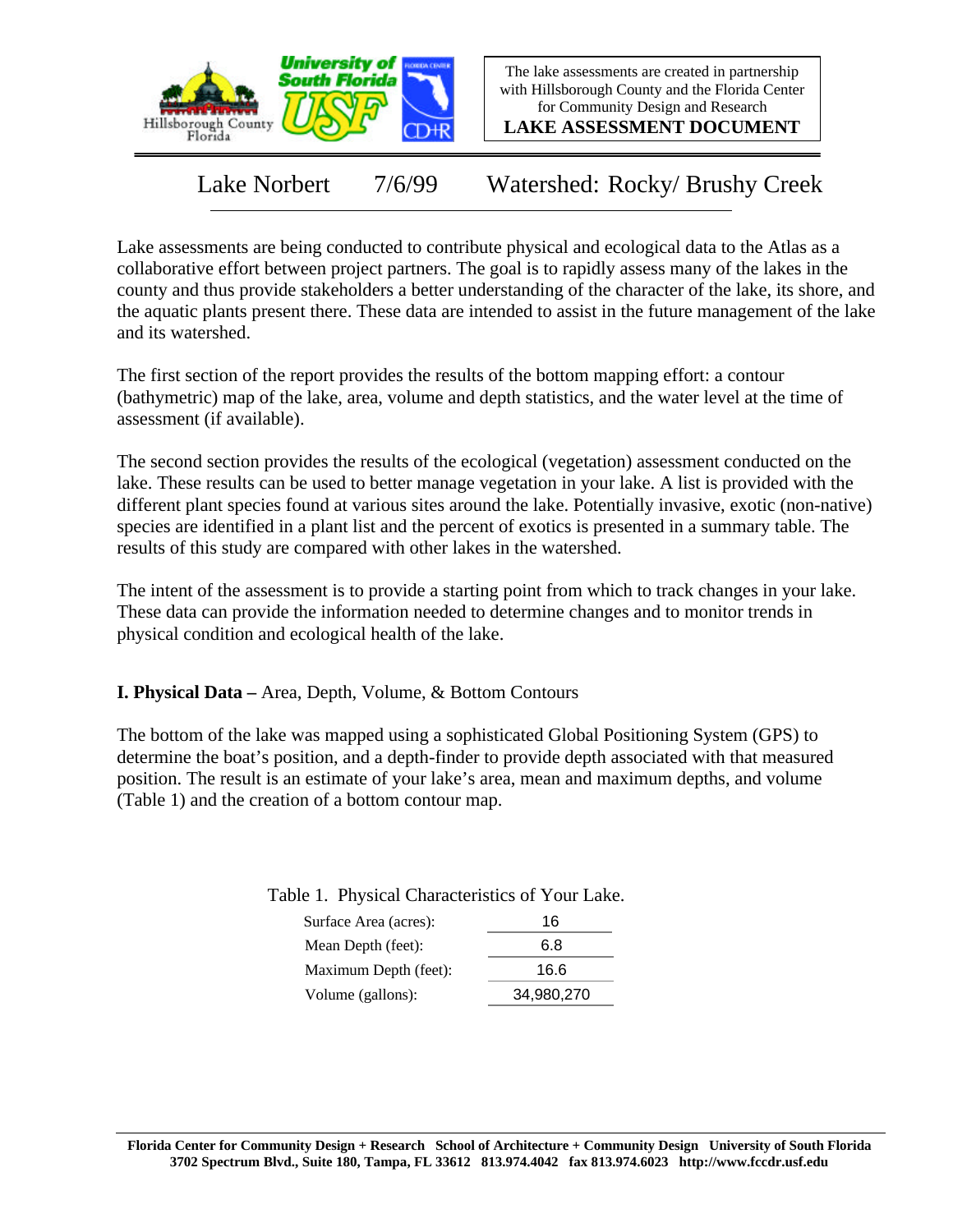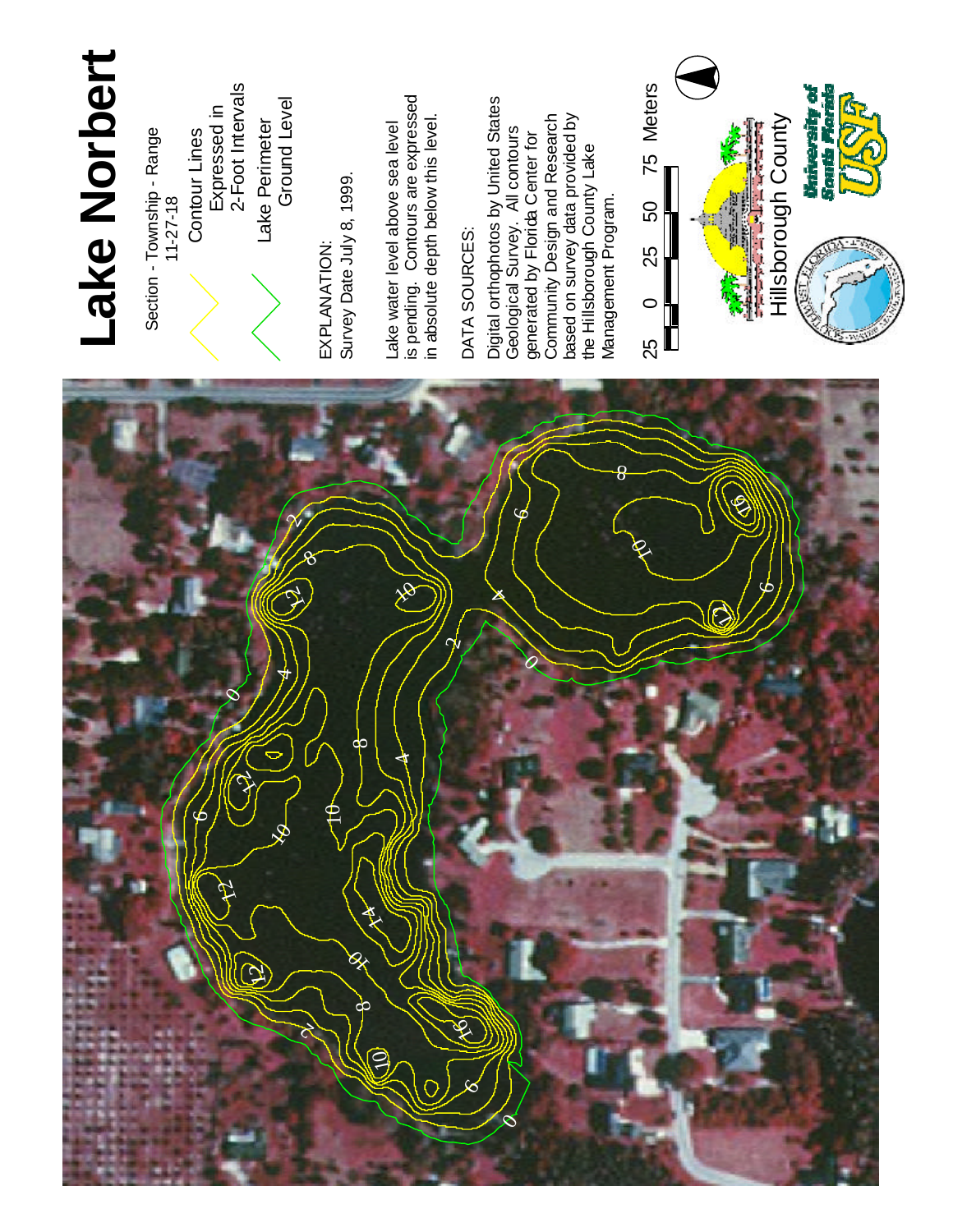

**LAKE ASSESSMENT DOCUMENT**

Lake Norbert 7/6/99 Watershed: Rocky/ Brushy Creek

## **II. Ecological Data**

Aquatic Plant Survey

Approximately equispaced sites are haphazardly mapped around the lake and the aquatic plants at each site are surveyed. The total number of species from all sites is used to approximate the total diversity of aquatic plants and the percent of invasive-exotic plants on the lake and in the watershed (Table 2). Many of these plants are considered ecologically harmful, as they tend to out-compete native species. Such "nuisance" plants can also make boating and other recreational activities difficult or impossible. The common and scientific names of plant species found on your lake are listed in Table 3.

> Table 2. Comparison of species diversity between your lake and other assessed lakes located within your watershed.

|                        |     | Lake Norbert Rocky/ Brushy Creek |
|------------------------|-----|----------------------------------|
|                        |     | (Average)                        |
| Number of Taxa:        | 38  | 35                               |
| Percent Exotic Plants: | 21% | 18%                              |

Table 3. Botanical and common names of the most commonly found plants on your lake. Percent frequency (of occurence), habit (location where found), status (native or exotic), and EPPC status are provided.

| <b>Plant Species</b>        | Frequency | Habit    | <b>Status</b> | <b>EPPC</b> |
|-----------------------------|-----------|----------|---------------|-------------|
| Panicum repens              | 100%      | Emergent | Exotic        |             |
| Acer rubrum var. trilobum   | 80%       | Emergent | Native        | <b>NL</b>   |
| Ludwigia spp.               | 80%       | Emergent | Unknown       | NL.         |
| Hydrocotyl umbellata        | 70%       | Emergent | Native        | <b>NL</b>   |
| Taxodium spp.               | 70%       | Emergent | Native        | NL.         |
| Typha spp.                  | 70%       | Emergent | Native        | <b>NL</b>   |
| Alternanthera philoxeroides | 60%       | Emergent | Exotic        | Ш           |
| Blechnum serrulatum         | 50%       | Emergent | Native        | <b>NL</b>   |
| Nuphar lutea var. advena    | 50%       | Floating | Native        | NL.         |
| Salvinia minima             | 50%       | Floating | Native        | <b>NL</b>   |
| Cinnamomum camphora         | 40%       | Emergent | Native        |             |
| Colocasia esculenta         | 40%       | Emergent | Exotic        |             |
| Mikania scandens            | 40%       | Emergent | Native        | NL          |
| Quercus laurifolia          | 40%       | Emergent | Native        | <b>NL</b>   |
| Algal spp.                  | 30%       | Floating | Unknown       | Unknow      |
| Diodia virginiana           | 30%       | Emergent | Native        | <b>NL</b>   |
|                             |           |          |               |             |

Florida Center for Community Design + Research School of Architecture + Community Design University of South Florida 3702 Spectrum Blvd., Suite 180, Tampa, FL 33612 813.974.4042 fax 813.974.6023 http://www.fccdr.usf.edu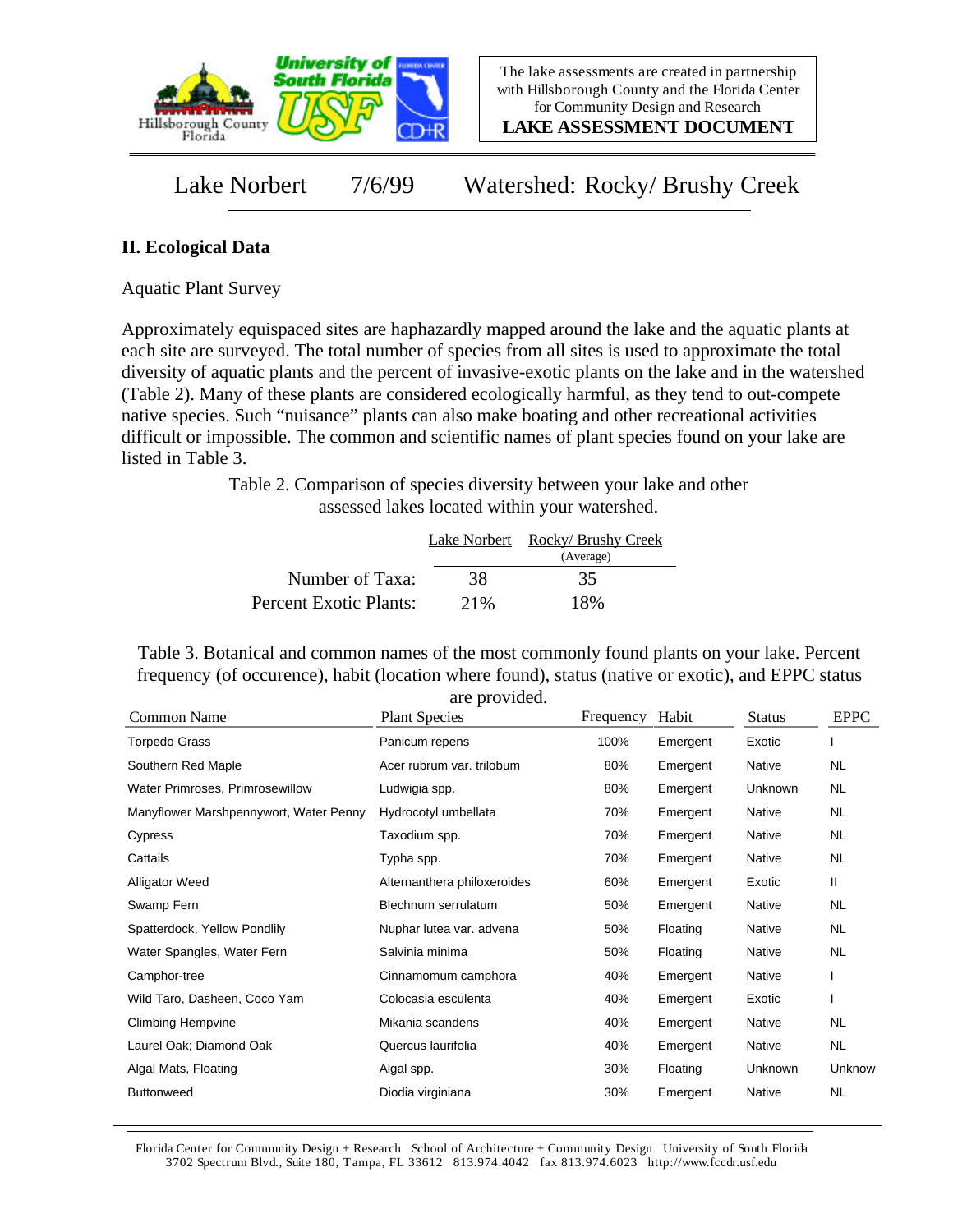## Lake Norbert 7/6/99 Watershed: Rocky/ Brushy Creek

| Water Hyacinth                   | Eichhornia crassipes              | 30% | Floating  | Exotic        |           |
|----------------------------------|-----------------------------------|-----|-----------|---------------|-----------|
| Maidencane                       | Panicum hemitomon                 | 30% | Emergent  | Native        | <b>NL</b> |
| Algae                            | Periphyton spp.                   | 30% | Submersed | <b>Native</b> | <b>NL</b> |
| Willow                           | Salix spp.                        | 30% | Emergent  | <b>Native</b> | <b>NL</b> |
| Elderberry                       | Sambucus canadensis               | 30% | Emergent  | Native        | <b>NL</b> |
| Dayflower                        | Commelina diffusa                 | 20% | Emergent  | Exotic        | <b>NL</b> |
| Sedge                            | Cyperus spp.                      | 20% | Emergent  | Unknown       | <b>NL</b> |
| False Daisy, Yerba De Tajo       | Eclipta alba (prostrata)          | 20% | Emergent  | Native        | <b>NL</b> |
| Punk Tree, Melaleuca             | Melaleuca quinquenervia           | 20% | Emergent  | Exotic        |           |
| Wax Myrtle                       | Myrica cerifera                   | 20% | Emergent  | Native        | <b>NL</b> |
| Smartweed, Knotweed              | Polygonum spp.                    | 20% | Emergent  | Native        | <b>NL</b> |
| Common Buttonbush                | Cephalanthus occidentalis         | 10% | Emergent  | Native        | NL.       |
| Dayflower                        | Commelina spp.                    | 10% | Emergent  | Exotic        | <b>NL</b> |
| <b>Fragrant Flatsedge</b>        | Cyperus odoratus                  | 10% | Emergent  | Native        | <b>NL</b> |
| Baldwin's Spikerush, Roadgrass   | Eleocharis baldwinii              | 10% | Submersed | Native        | NL        |
| Swamp Rosemallow, Swamp Hibiscus | Hibiscus grandiflorus             | 10% | Emergent  | Native        | NL        |
| Sweetgum                         | Liquidamber styraciflua           | 10% | Emergent  | Native        | NL        |
| Sweetbay Magnolia                | Magnolia virginiana               | 10% | Emergent  | Native        | NL        |
| Pine Tree                        | Pinus spp.                        | 10% | Emergent  | Native        | NL        |
| Catbriar, Greenbriar             | Smilax spp.                       | 10% | Emergent  | Native        | NL        |
| Creeping Oxeye                   | Sphagneticola (Wedelia) trilobata | 10% | Emergent  | Exotic        | Ш.        |
| Poison sumac                     | <b>Toxicoendron vernix</b>        | 10% | Emergent  | Native        | <b>NL</b> |
|                                  |                                   |     |           |               |           |